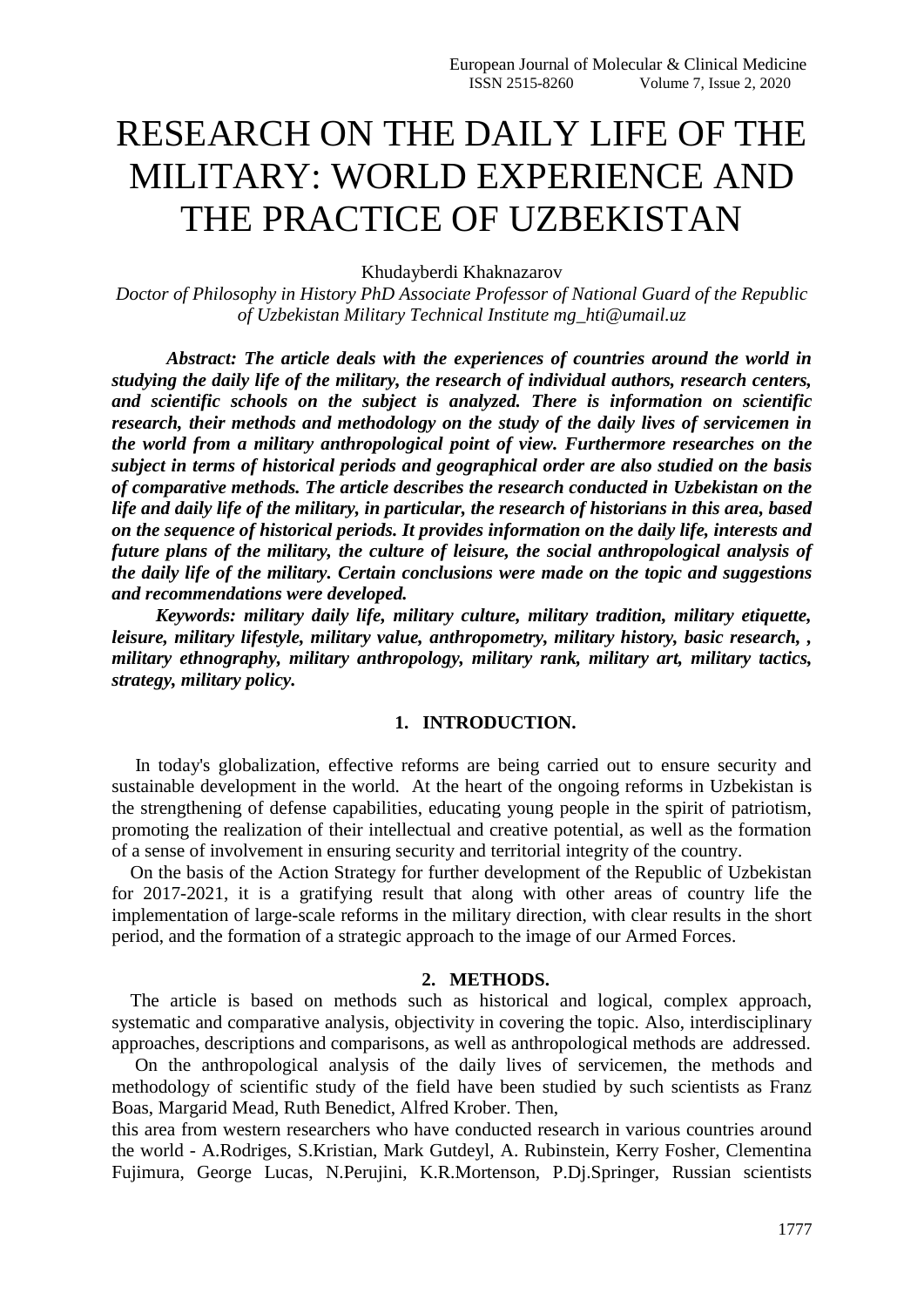E.S.Senyavskaya, K.L.Bannikov, M.N.Gubaglo, A.S. .Gotlib, A.V. Researches of Dmitriev, Ya.V.Valyaev, K.V.Mikhaylova, M.V.Nechitaylov, P.P.Shcherbanin, A.R.Salchinkina, T.K.Allaniyazov, A.G.Karayani and V.I.Bajukov.

 The topic is studied bu in historical aspects G.Kutozova, H.Azimov, Yu.Shukurillaev, B.Tursunov, A.Zamonov, H.Dadaboev, in the framework of philosophical sciences R.Kurbanov, N.Eshnaev, R.Samarov, N.Kolesnikov, K.Usmanov, pedagogically A.Redjabaev, R.Khamrokulov, U.Temirova, A.Khasanov, on philological sciences - H.Yodgorov, on legal issues - N.Salaev and a number of other scholars In Uzbekistan.

 In most studies, statistical and sociological research methods predominate. However, these studies are not directly focused on studying the daily lives of the military.

## **3. RESULTS AND DISCUSSIONS.**

Research in the field of foreign countries is characterized by the following features:

- to cover of specific aspects of the daily life and living of servicemen through military anthropological research in the field of general anthropology;

to study research in two directions - military anthropology in wartime and peacetime, as well as the daily life of servicemen, with a direct focus on the characteristics of military action and peacetime;

research on specific events (for example, "Caucasus War", World War I, World War II, "Cold War"), in this, anthropological study of the age characteristics of people who are their direct participants and beyond;

to study the problem in the context of the integration of other social sciences, summarizing the trends in history in this area, that is, in addition to general historical events, local lore, ethnography and ethnology, their auxiliary fields, (ethnopedagogy, ethnosociology, ethnopsychology, autoethnography, ethnodemography, etc.) research are proved that it has been associated with philosophy, sociology, psychology, partly political science, and in some cases folklore and even literature;

- it is a comparative important that the anthropological analysis of the features of the daily life of the military, that is including the daily life of the military and non-military, the study of military anthropology separately from other areas of anthropology and the development of a number of areas of military anthropology itself, in particular anthropometry (study of all signs of body parts - length, width, thickness, shape, color, etc.) and head measurements), somatometric (body structure), craniometrical (fluid and brain structure), osteometric (buy-related) measurements;

one of the special aspects of the research is the territorial aspect of the selected object, in this regard, attention is paid to a number of features, in particular, diplomatic relations, military situations during the occupation and management of colonial territories, territories in the context of the general struggle against terrorism and other secular disasters, the struggle against movements, currents and organizations, and other issues.

 For example, David Price conducted research on World War II anthropology and studied American military anthropology [2, p.14-20]. A number of European scholars have also conducted research on anthropology in military operations and war zones [3].

 The study of weapons in the study of military anthropology, the study of the ethics of "military anthropology" and the daily life of the military on the basis of empirical data was carried out by G.R. Lucas [4].

 The researches of such scientists as Bender, Berreman, Kaplan, Fluer-Lobban, Gonzeles, Gusterson, Price, Rubenstein, Selmeski, Vinnik have a clear territory and reality. In this regard, McFaith's researches are also important [5].

 A.Rodriguez conducted researches on the anthropology of the fight against terrorism, he analyzed military discipline, features of the daily life of the military especially in the case of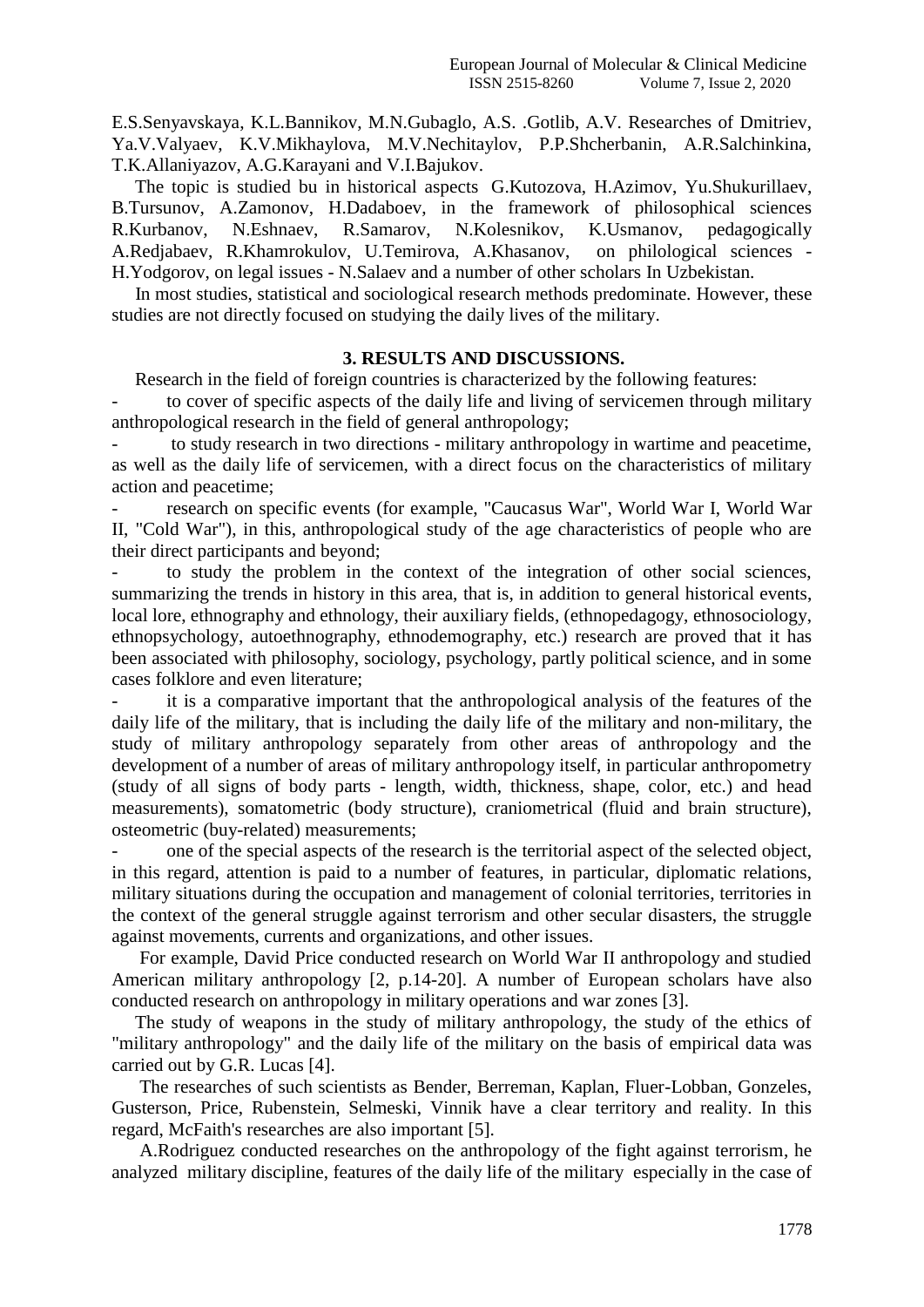servicemen who took part in military operations in Afghanistan and Iraq in 2001 and 2003 [6,p.4-5]. It refers to the historical roots of military anthropology, "The Relationship to the War on Terror," and focuses on the research of Franz Boas, Margarid Mead, Ruth Benedict, and Alfred Krober.

 Mark Gutdale studied the anthropology of the Cold War. The Hungarian scholar - S.Christian studied daily life - The role and place of cultural anthropology in the military field of Tom Hawking, in which the importance of cultural or socio-cultural anthropology in the daily life of the military was studied [7.113-116]. By studying it as a part of life, he collected materials on the place and role of military linguistics in the change of linguistic relations in society [9].

 Robert A. Rubinstein, Kerry Foscher, Clementina Fujimura investigated features of anthropology related to military work, the culture of discipline in the daily life of the military, issues of professional ethics [10].

 Social anthropological analysis of the daily life of the military, its role in the intelligence system, the role of public and national security institutions, as well as the moral culture of the military, professional identity have been studied on the basis of anthropologists' approaches [11].

 George Lucas tried to explain the study of weapons in military anthropology, its characteristic features in the daily life of the military, the order of its use in wartime and peacetime on the example of participants in military operations in Iraq and Afghanistan [12].

 Anthropologists in war, and information on ethnographic intelligence are found in N. Perujini's research [13].

 K.R.Mortenson and P.Dj.Springer paid attention to the ordinary life of soldiers during the American Wars, living conditions, clothing, non-military activities, the American Revolution, Inga, on the occasion of arms, leisure, and conducting training in care the War of 1812, the Mexican-American War, the Civil War, the Spanish-American War, the military action in India, the First World War, the Second World War in Europe and military operations in the Pacific, the Cold War, operations in Korea and Vietnam, the Gulf War, the daily lives of soldiers involved in counterterrorism operations in Afghanistan and Iraq [14].

 The research of Russian historians on the issue of daily military life has a deep place in the world classical anthropology. In this regard, first of all, it is expedient to recognize the work done by E.S.Senyavskaya. In particular, research has been conducted on the daily military life in the state of war, the diary of the front, life outside the front, as well as military anthropology [15]. At the beginning of the century, under the leadership of E.S.Senyavskaya, the Association of Military-Historical Anthropology and Psychology "Man and War" regularly published annual collections, in which the daily life and lifestyle of servicemen were divided into separate armies, events, regions and historical periods, analyzed anthropologically in the cross section in Russian.

 Russian scholar K.L.Bannikov analyzed the socio-anthropological features of the Russian army in the second half of the twentieth century, studied the ethnic, anthropometric, cultural and social features of military daily life, and gave detailed information about the military's treatment, nutrition and medical culture.

 M.N.Gubaglo and A.S. Gottlieb investigated auto-ethnographic, auto-ethnological research by studying the social, ethnological and ethnographic aspects of daily military life in the pre-war and post-war period in their book "Anthropology of Daily Life" [17].

 Also, A.V.Dmitriyev conducted research on the daily life and lifestyle of Russian servicemen in Siberia in the second half of the 18th century, which provided information on the daily life, customs and traditions of soldiers, clothing and food, culture of treatment [18, 62-70].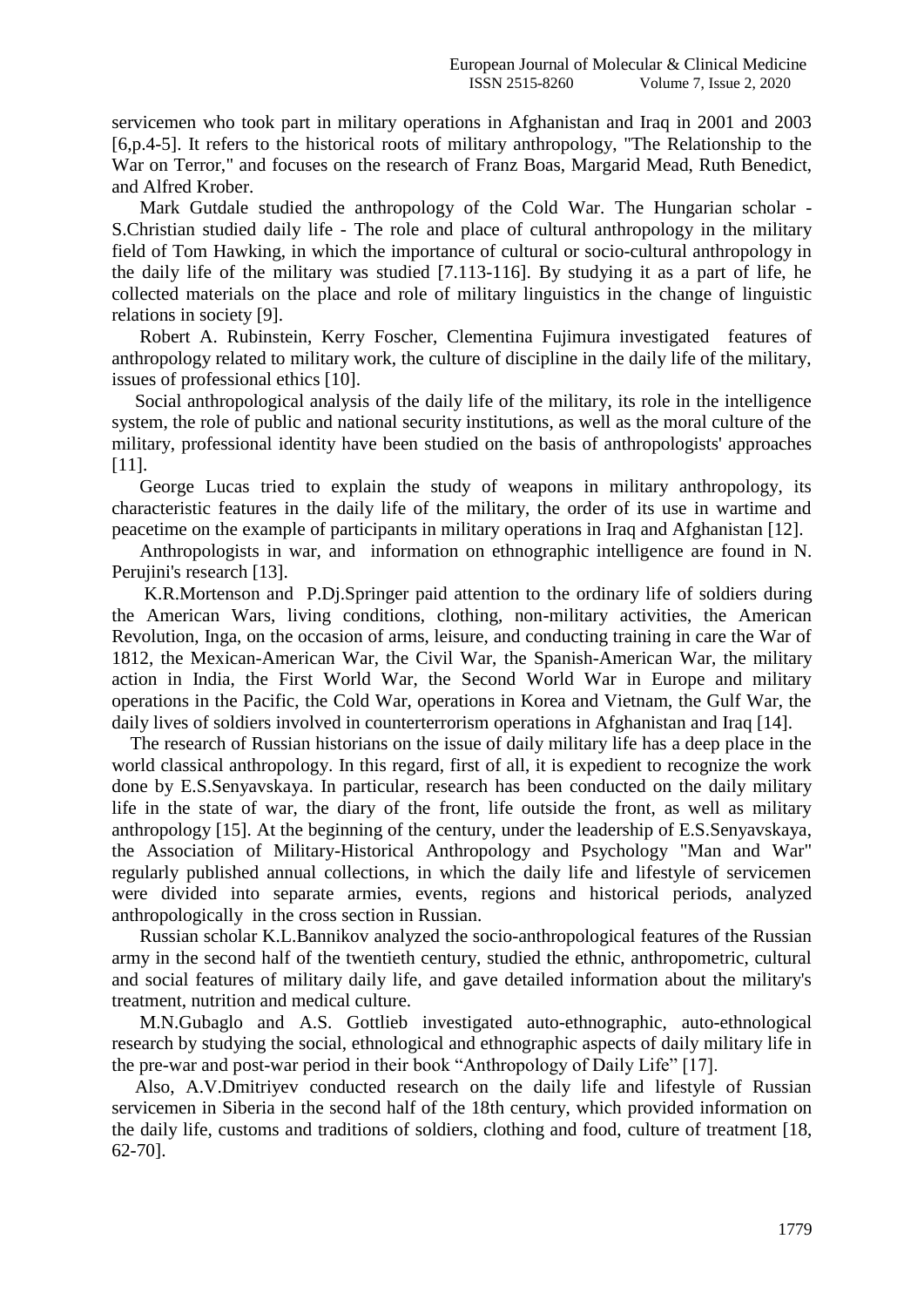Y.V.Valyayev analyzed materials on the lifestyle of Russian servicemen on the front during the First World War [19]. It is examined important issues such as military field life, the uniqueness of special front life, compliance with sanitary and hygienic requirements, medical culture of servicemen, the impact of leisure time during wartime and their effective use on the daily life of servicemen and their families.

 K.V.Mikhailova conducted the research on the daily life of children during the war and its aftermath, on the daily life of children during the war, the upbringing of Soviet citizens, the life of orphans whose parents were repressed during World War II. [20].

 While M.V.Nechitayelev studied the material on aspects of the daily military life of soldiers and officers of the Caucasus Corps [21], O.G.Zhukova studied the historical and socio-cultural aspects of daily life on the front and behind it during the Great Patriotic War of 1941-1945 [22].

 P.P.Shcherbanin studied fundamentally the military factors in the daily life of Russian women in the XVIII - early XX centuries, in which he studied issues such as women's military service, the daily life of women in war, their status in military life, society's attitude to women's military activity [23]. A.R.Salchinkina and S.V.Khorushaya made a historicalanthropological analysis of the daily life of the soldiers of the Caucasus War of 1817-1864 [24].

 On the basis of the folklore of the peoples of Central Asia, the combat training of the desert warrior was studied by T.K.Allaniyazov, he analyzed anthropologically the role of folk epics and epics such as Alpomish, Koblon, Manas in combat training, and the customs and traditions of nomadic pastoralists [25].

 The issue of gender approach in military anthropology has been studied by A.G.Karayani [26]. Heuristic possibilities of research of military culture are carried out on the basis of anthropological approach and the scientific research of V.I. Bajukov [27].

 The study of military history is a priority at all stages of the history of Uzbekistan, and research in this area helps to study objectively the field of archival materials, fundamental works, memoirs, travelogues, diaries, information on oral history.

 If the researches on military history can be conditionally divided into two directions, the following classifications are appropriate:

1. General direction - a description of military history in the system of general history. In this case, the history of Uzbekistan, textbooks on world history or textbooks on specific areas of history, collective monographs, dissertations and other studies provide a description of military history in the system of general historical events, which covers a range of political, socio-economic and cultural relations. In this regard, the researches of D.Alimova, K.Rajabov, R.Murtazaeva and other leading scientists play important roles. These works provide information on the proclamation of Turkestan Autonomy, its forced overthrow, armed resistance against the Soviet regime, the establishment of Soviet power and the political, socio-economic and cultural reforms carried out during this period and its positive and negative consequences and also events in military history in the context of general history are explained. In addition to, R.Abdullaev, S. A'zamxo'jaev, B.Хасанов, S.Shodmonova, S.Madyarova's researches play great roles on military history.

2. Private direction - fundamental research on military history. In this regard, works on military history, dissertations, monographs, pamphlets on the results of scientific research can be considered. In this regard, works on military history, dissertations, monographs, pamphlets on the results of scientific research can be considered. Of course, the relatively comprehensive coverage of military history in the second direction is also determined by the high level of its source basis. At the same time, it is clear that fundamental research in the military field has been carried out in the study of a particular period of history. According to the second direction, R.Shamsutdinov, D.Ziyaeva, J.Ismailova, Yu.Buryakov, H.Azimov, Yu.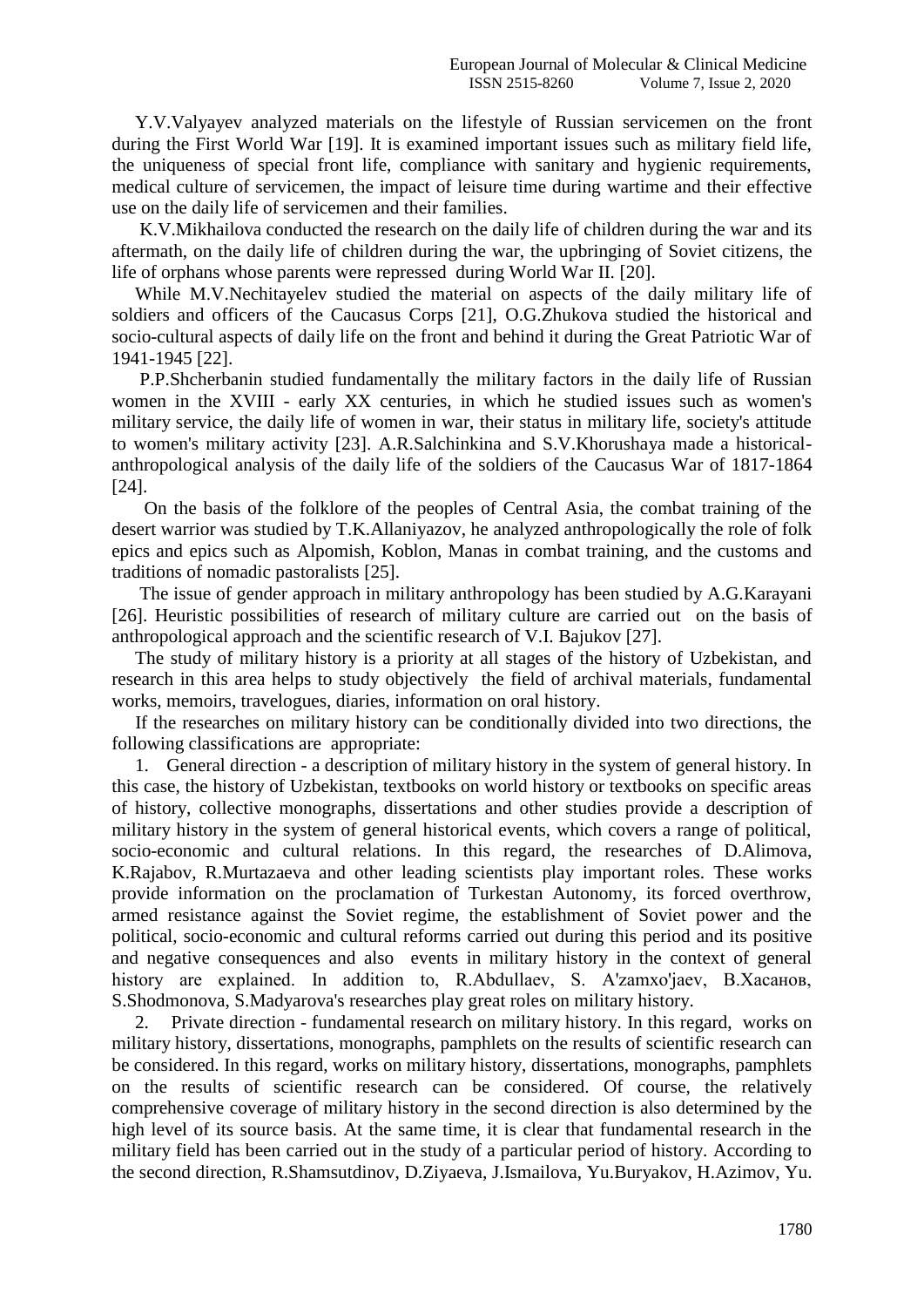Shukurillaev, B.Tursunov, A.Zamonov, E.Radjapov and others conducted the researches on the study the military history. In particular, D.Ziyayeva conducted fundamental research on the history of military work from ancient times to the present day in Uzbekistan, and J.Ismailova, Yu.R.Buryakov, L.G.Levteeva conducted fundamental research on the history of military art of Uzbekistan.

 Shamsutdinov's researches are connected in both directions. In this regard, the scientist has published dozens of monographs on the first direction, such as "The victims of repression", "Martyrs on the way to independence", "Sad pages of history", "Victims of repression", "Soviet repressive policy in Uzbekistan and its consequences". His three-volume study – "World War II and Frontline Newspapers" contained important objective material [28].

 H. Azimov's research is a fundamental importance. This research provides new perspectives on the mobilization of Uzbek military and technical resources to the front with the outbreak of World War II, the participation of the Uzbek military in hostilities, the role of the national military press in military life, the consequences of the war for the people and the participation of Uzbek troops in World War II [29].

 From the second half of the XVIII century - till the 60s of the XIX century, the description of political and military processes in the Emirate of Bukhara, the structure of the army in the emirate, the specifics of military titles and positions, information on weapons and combat training, as well as materials on the material and everyday life of servicemen are valuable. In this regard,Yu. Shukurillayev conducted researches [30].

 Formation of the military defense system in the conditions of political processes in the Kokand khanate in the XVIII-first half of the XIX centuries, B. Tursunov conducted researches on the basic information about the system of military management, military ranks and their functions, the structure of the army, methods of supply, changes in the system of weapons and material means [31]. Also, A.Zamonov studied the military-political situation in the Bukhara Khanate, military positions and their functions, the structure and management of the army, military tactics and strategy, military supply, the importance of military strategy and training, military equipment and their evolution [32].

 E.Radjapov's research provides information on the ideas of forming a national army in Turkestan, the first military structures in the Turkestan ASSR, their management, the formation of higher military education in Turkestan, the peculiarities of the system of training local military commanders, command courses [33]. It is also devoted to the materials and their analysis of the formation and activities of the national armed forces of the BNSR and the KhNSR. The research is based on a comparative study of the materials.

 Based on the above, it is expedient to study scientific research on military history in the following periods, the research has been conducted in this area:

- Military events, military art and military life of the ancient history of Uzbekistan. This includes the bravery of military commanders and heroes, research into the military and its martial arts;

- Military history of the Middle Ages. In this period, the military situation of the existing states, reforms and their consequences, goals and objectives of military action, military potential and its improvement, similarities and differences of the military system, the formation of a regular army, its infrastructure, in particular, the military history of Central Asian khanates and emirates; fundamental research on military operations;

- The researches on national liberation movements in Turkestan, revolutions and their impact on the country, national heroes, military operations, in particular, events of historical military significance on the establishment and termination of the Turkestan Autonomy. Also, this period is characterized by the fact that foreign researchers have written about national history, and some works have been published in writings that are understood by the majority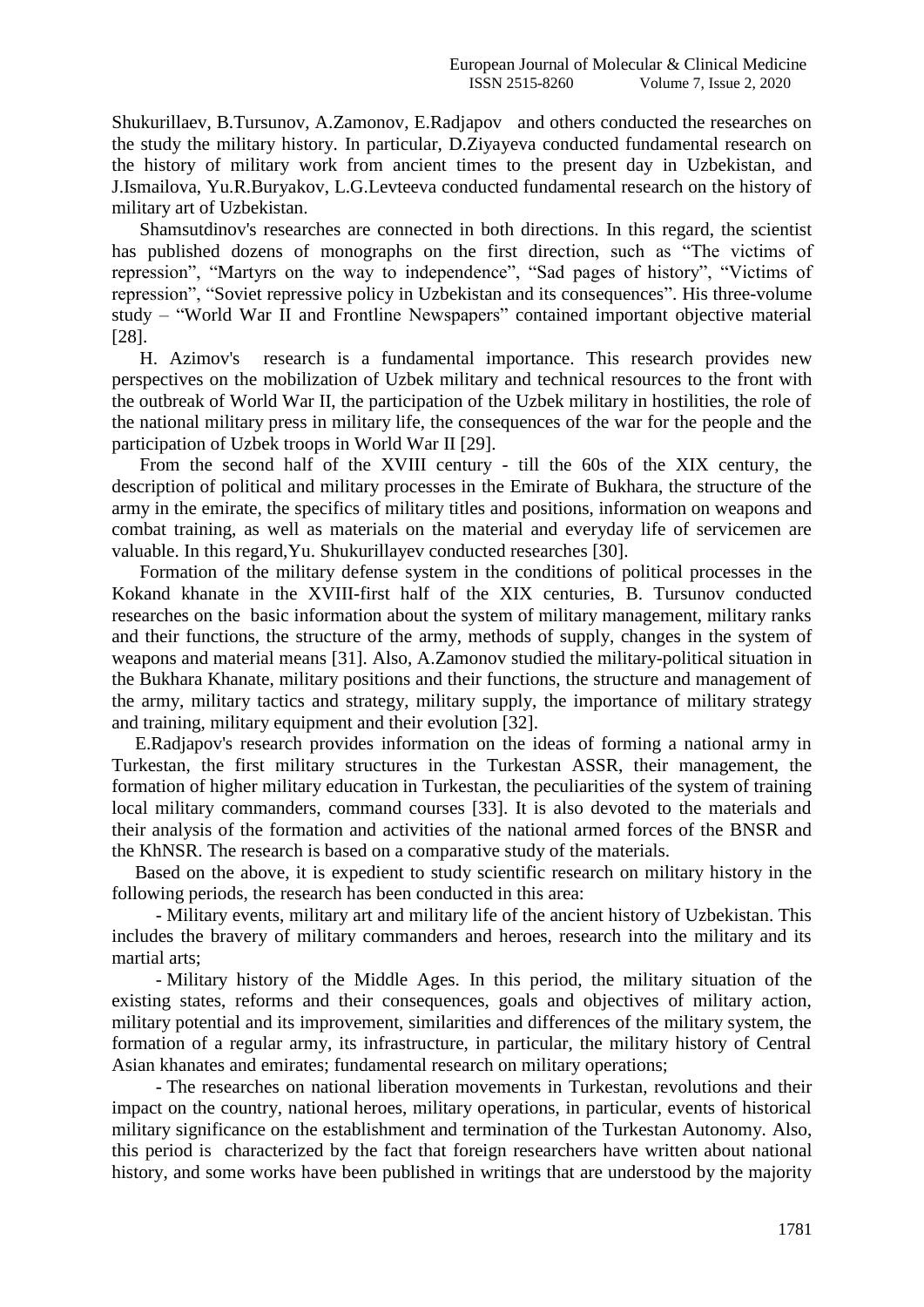of the population in order to be understood by the local population. For example, the "Turkestan Muslim Battalion-I" was formed in July 1918, and the Russian historian Brilov commented on its naming: "All military units composed of indigenous peoples were called "Muslims" because they were based on a religious symbol, not a national one";

- World War II, its consequences for Uzbekistan, the courage of warriors and workers, the events surrounding the war, in particular, the factors that ensure patriotism and victory, as well as research on post-World War II recovery. At present, "a great deal of work is being done to show the true courage and perseverance of our people during the war years, not only cinema, theater, art and journalism, but also scientific researches for impressing the population, especially our youth" in Uzbekistan [34];

- Military history of Uzbekistan on the eve of independence. This includes the history of the five to ten years before independence, in particular the "reconstruction" and its consequences, the bloody clashes on the eve of independence, conflicts, military operations, in part, some terrorist attacks in the early years and their consequences;

- During the years of independence, it consists of research on the reforms carried out in the military sphere, the conditions for the formation of a professional army and the effectiveness of the work carried out in the defense of the country.

 Another noteworthy aspect is that it is a challenge to research in other areas of science the scientific study of military policy, military issues, and national issues concerning different periods of history. It is characterized naturally it constitutes a shortcoming of research in periods other than continuous warfare, the mirror phase of martial law, its current state. In most cases, topics related to the military aspects related to the state secrets of countries can be cited as the reason for their implementation on the basis of military policy or historical details of a period of a few years or centuries ago. Currently taking into account the repercussions of modern military history research, but over time, some information about military strategy may lose its relevance and serve only for history.

### **4. CONCLUSIONS.**

 According to the level of scientific study of the daily life of the military in Uzbekistan and on the diversity of opinions concerning its results with particular acknowledgment it is expedient to put forward proposals and recommendations on it:

 The first, accelerate further of scientific research on relevant branches of the concept of "military daily life" in historical research (etiquette, dress and nutrition, medicine, leisure, virtual culture, culture of discipline, communication and interaction, mutual "trust and loyalty", self-awareness, technological culture);

 The second, it is necessary to conduct systematically research on the military situation, potential, army structure and condition of different periods of history, which today requires researchers to conduct research in new areas of military history, in particular military ethnography and military anthropology;

 The third, the results of research on military life during the years of independence serve for an objective history, it is important to popularize and improve their results, it is expedient to further develop international cooperation in this area;

 The fourth, to study the methodological features of modern research in specific areas of military life around the world, to apply their experience in specific areas, to develop practical proposals and recommendations through the use of world experience in the studying of priority areas of the modern military;

 The fifth, to develop a plan of tasks for research in various fields of military life, focusing on current relevance and practical results in science, as well as the creation of a bank of topics in relevant areas;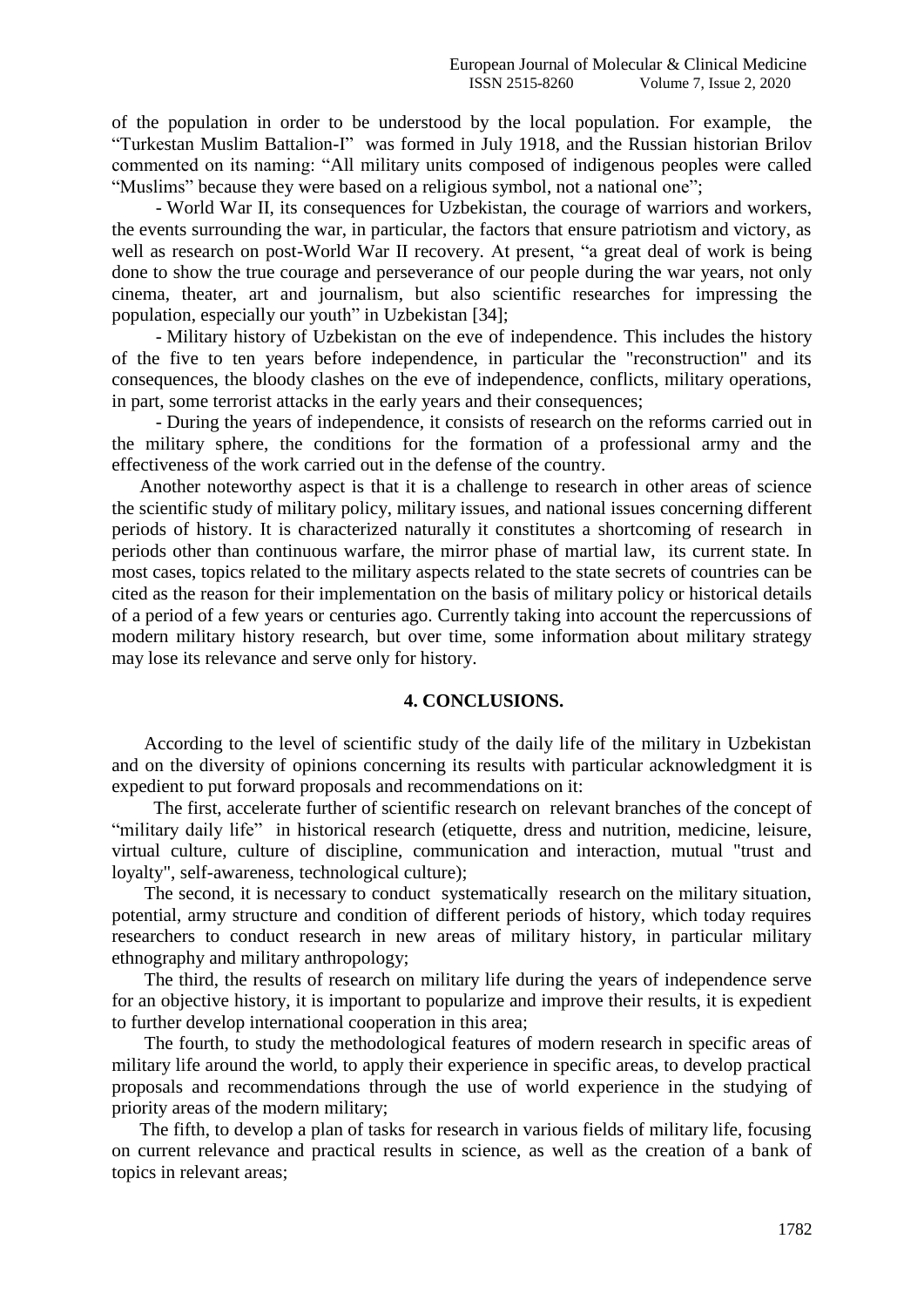The sixth, the priority is to fully cover auxiliary areas of history in military research, as well as to study current issues in other social sciences and humanities, to pay attention to the objectivity of sources and to actively involve young scientists in this process.

 Therefore, the rapid development of the industry by preventing the existing problems in this area will help to educate our youth in the spirit of courage, bravery and devotion to the motherland.

#### **REFERENCES**

- [1] The Speech by President of the Republic of Uzbekistan Shavkat Mirziyoyev at the enlarged meeting of the Security Council. January 10, 2020. The word of the Nation. January 11, 2020.
- [2] David Price. Lessons from Second World War anthropology. Anthropology today Vol. 18 No 3, June, 2002. p. 14-20.
- [3] Reinhard Johler, Christian Marchetti, Monique Scheer (eds.) Doing Anthropology in Wartime and War Zones. World War I and the Cultural Sciences in Europe. 2010 transcript Verlag, Bielefeld. p. 395.
- [4] Lukas G.R. Military anthropology. Morality and Professional Ethics. Stockdale Center U.S. Naval Academy. 2008.
- [5] [Military Anthropology: Soldiers, Scholars and Subjects at the Margins of Empire.](https://smile.amazon.com/Military-Anthropology-Soldiers-Scholars-Subjects/dp/0190680172/ref=sr_1_1) Montgomery McFate. New York, NY: Oxford University Press, 2018.
- [6] Addaia Marrades Rodriguez. Anthropology and the "War on Terror". Analysis of a complex relationship. Periferia. Número 8, junio 2008. [www.periferia.name.](http://www.periferia.name/) С. 4-5.
- [7] SZTANKAI Krisztián. Place and role of cultural anthropology in the Military. AARMS Vol. 13, No. 1 (2014) 113–116.
- [8] Mark Goodale. Cold War Anthropology: The CIA, the Pentagon, and the Growth of Dual Use Anthropology by David H. Price. American Anthropologist • Vol. 119, No. 3 • September 2017.
- [9] Tom Hawking. Our casual use of military jargon is normalizing the militarization of society. November 30, 2016.
- [10] Robert A. Rubinstein, Kerry Fosher & Clementine Fujumura (eds.), Practicing Military Anthropology : Beyond Expectations and Traditional Boundaries , Sterling, VA, Kumarian Press, 2013, 153 pp.
- [11] Robert Albro, George Markus, Lora McNamara, Monica Shox-Spana. Anthropology in SecurityScape: ethics, practice and professional identity. Routledge, 2016. 277 p.
- [12] George R. Lukas. Jr. Anthropologists in Arms. The ethics of military anthropology. AltaMira Press. 2009. pp. 234.
- [13] Perugini Nicola. Anthropologists at War: Ethnographic Intelligence and Counter-Insurgency in Iraq and Afghanistan. International Political Anthropology Vol. 1 (2008) No. 2. p. 214-227.
- [14] Christopher R. Mortenson., Paul J. Springer. Daily Life of US Soldiers: From the American Revolution to the Iraq War (3 vol). 2019. pp. 1139.
- [15] Senyavskaya E.S. Opponents of Russia in the wars of the XX century. The evolution of the "Image of the Enemy" into the consciousness of the army and society. Moscow, Russian Political Encyclopedia, ROSSPEN. 2006.288 p.
- [16] Bannikov K.L. Anthropology of extreme groups: Dominant relations among the military men of the military service of the Russian Army. RAS. Institute of Ethnology and Anthropology. N.N. Miklouho-Maclay; Moscow; 2002.